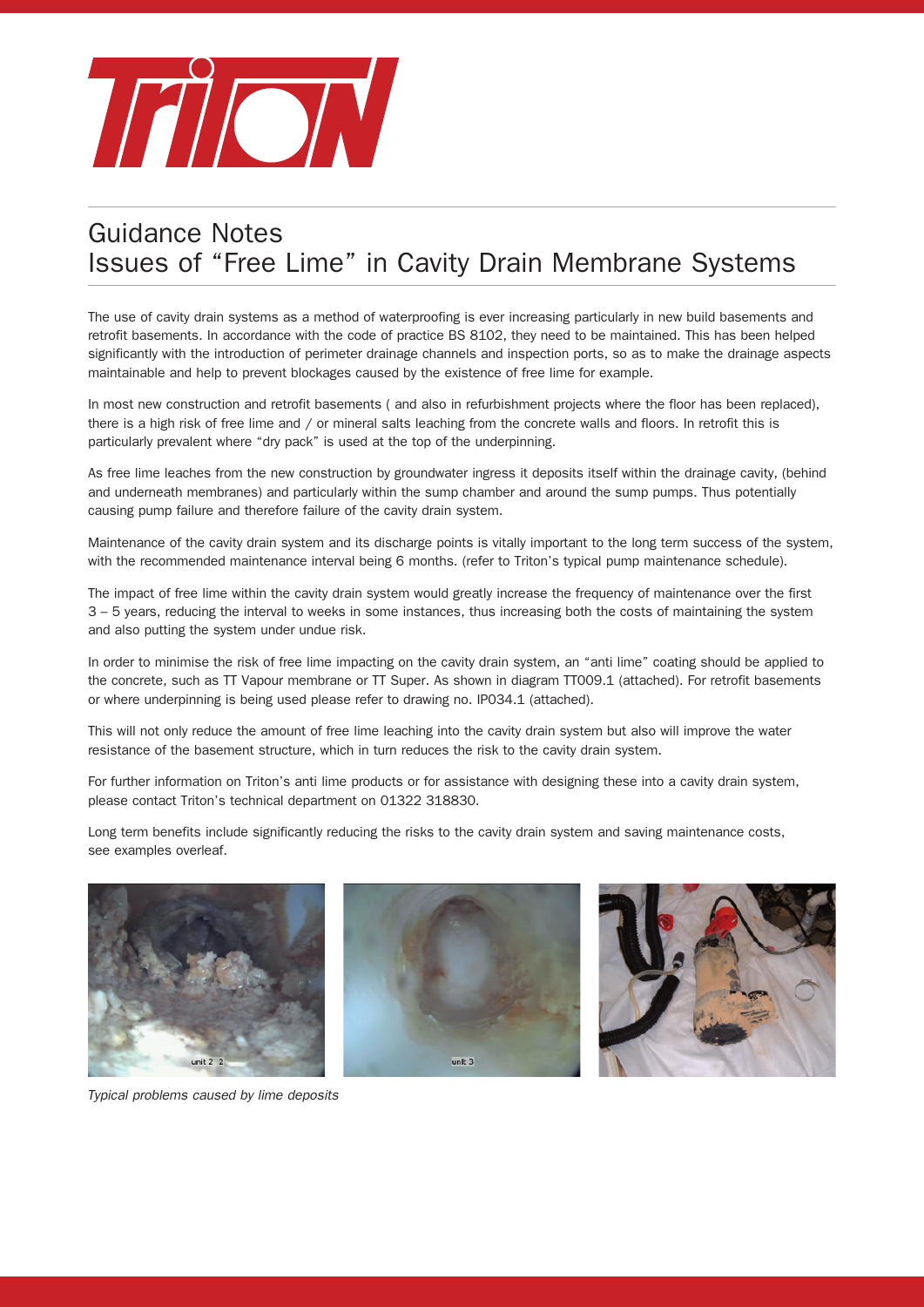## EXAMPLES:

1. Existing basement with internal cavity drain system incorporating two sumps each with double pump system, maintained every six months:

 Average cost of maintenance – approx £200 / sump / visit = £800 / annum Total maintenance cost over 10 years: £8,000 (minimum).

2. New build basement (concrete) with similar internal cavity drain system as above. Maintained every 3 months in first 3 years, every 4 months in years 4 & 5, thereafter every six months:

Average cost of maintenance – £200 / sump / visit

 Years 1, 2 & 3 = £1600 / year Years 4 & 5 = £1200 / year Years  $6 - 10 = £800 / year$ 

Total maintenance cost over 10 years: £11,200 ( minimum).